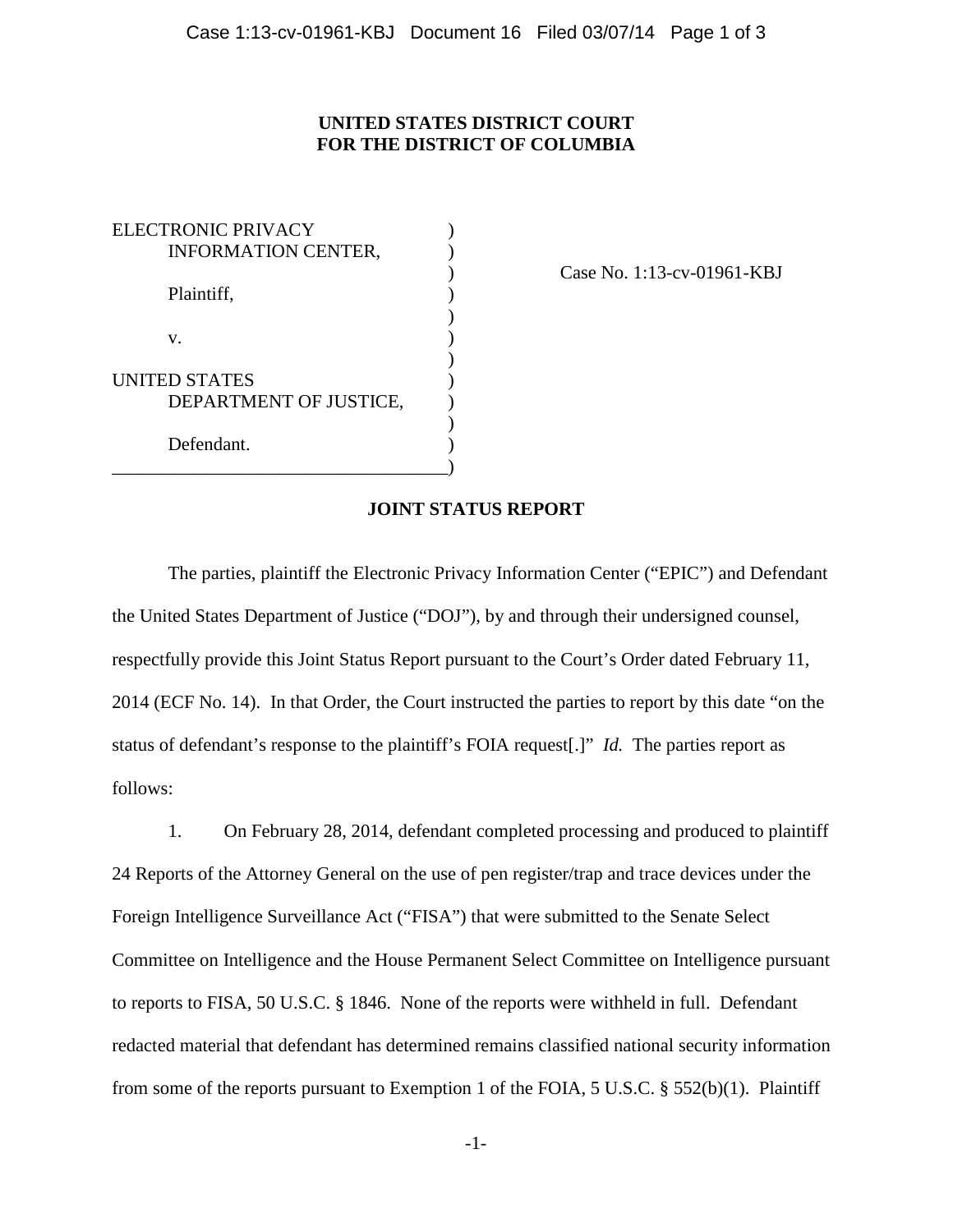#### Case 1:13-cv-01961-KBJ Document 16 Filed 03/07/14 Page 2 of 3

may disagree with defendant's determinations and redactions, and plaintiff reserves the right to challenge those redactions before this Court. These documents are responsive to Category 1 of plaintiff's FOIA request.

2. Defendant will complete processing of certain additional documents that are responsive to Category 2 of plaintiff's FOIA request on or before March 18, 2014. Those documents include the responsive portions of reports provided to Congressional committees pursuant to FISA, 50 U.S.C. § 1871.

3. Defendant anticipates it will require additional time to process additional responsive material, including documents that were provided to Congressional committees as attachments to the 50 U.S.C. § 1871 reports referenced in paragraph 2.

4. Plaintiff has agreed to further narrow the scope of its FOIA request. In particular, plaintiff has agreed that, when a document produced to Congress in redacted form is responsive to Category 2 of plaintiff's request, and the original, unredacted version of the document would be responsive to Category 3 of plaintiff's request, defendant need only process the document(s) in question as redacted for production to Congress.<sup>1</sup>

5. The parties will meet and confer further, and defendant will endeavor to propose to plaintiff a schedule for further processing of documents responsive to plaintiff's FOIA request, within the next three weeks. The parties therefore jointly propose that they will file an additional Status Report within 21 days.

 $\overline{a}$ 

<sup>&</sup>lt;sup>1</sup> The parties had previously agreed that, *inter alia*, plaintiff's FOIA request would be construed to exclude (1) internal government emails and (2) draft versions of responsive documents when the final version of the document in question is processed.